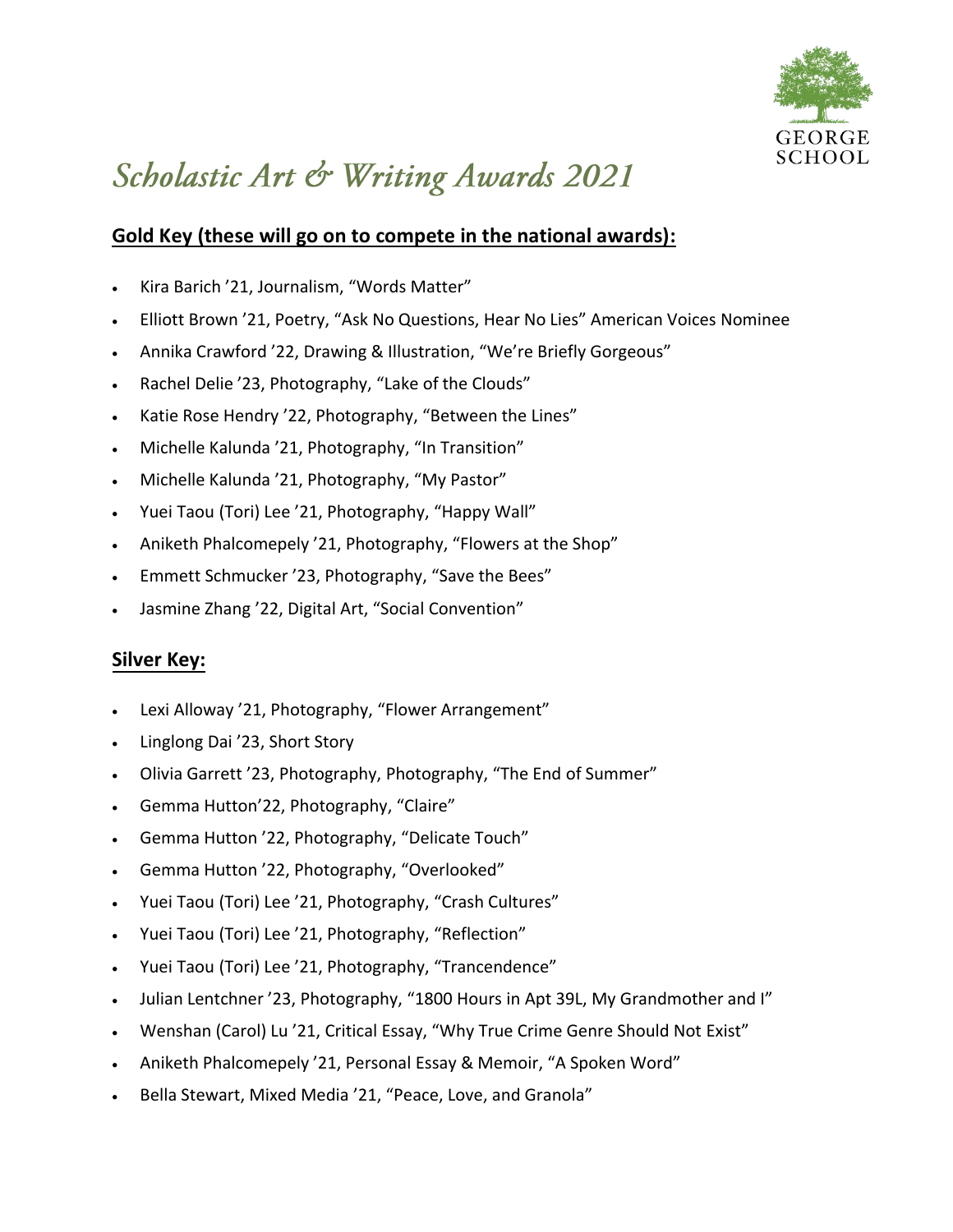- Yuxi (Cecilia) Wang '22, Digital Art, "Beautiful"
- Yuxi (Cecilia) Wang '22, Digital Art, "Dream"
- Yuxi (Cecilia) Wang '22, Digital Art, "Passing Through"
- Gabrielle Whitaker '21, Digital Art, "Broken"
- Shelby Williams '21, Poetry, "Parking Garage Paradise"
- Darwin Zhou '23, Short Story

## **Honorable Mention:**

- Lexi Alloway '21, Photography, "Two Teeth"
- Elliott Brown '21, Humor, "A Kernel of Wisdom"
- Elliott Brown '21, Humor, "No Strings Attached"
- Elliott Brown '21, Short Story, "The Laundry Card"
- Will Buxton '21, Short Story, "For James"
- Linglong Dai '23, Poetry
- Rachel Delie '23, Photography, "Home in the Sky"
- Rachel Delie '23, Photography, "Sky of Many Colors"
- Zachary Desrosiers-Victorin '21, Photography, "Coney Island"
- Zachary Desrosiers-Victorin '21, Digital Art, "Lady Liberty"
- Zachary Desrosiers-Victorin '21, Personal Essay & Memoir, "Haiti"
- Melissa Ford, Photography '21, "Self-Portrait"
- Melissa Ford, Art Portfolio '21, "Self-Portraits within Two Worlds"
- Katie Rose Hendry '22, Photography, "Crossing Paths"
- Forest Ho-Chen '22 Journalism, "Your Life is Better as a Musical"
- David Holzwarth '21, Photography, "Focus"
- Gemma Hutton '22, Photography, "Hide and Seek"
- Susanne Kowalska '21, Short Story, "Poppies Were Her Favorite Flower"
- Susanne Kowalska '21, Short Story, "The Telephone Booth"
- Yuei Taou (Tori) Lee '21, Photography, "Hong Kong"
- Neil Ning '24, Photography, "Cat and Fall"
- Colette Pugliese '24, Photography, "Chrysanthemums"
- Colette Pugliese '24, Photography, "Sheep"
- Harnoor Riar '23, Photography, "Simplicity"
- David Shields '23, Digital Art, "Promises Made, Promises Not Kept"
- Catie Jane Ungaro '22, Digital Art, "Do You See Us Smiling Now?"